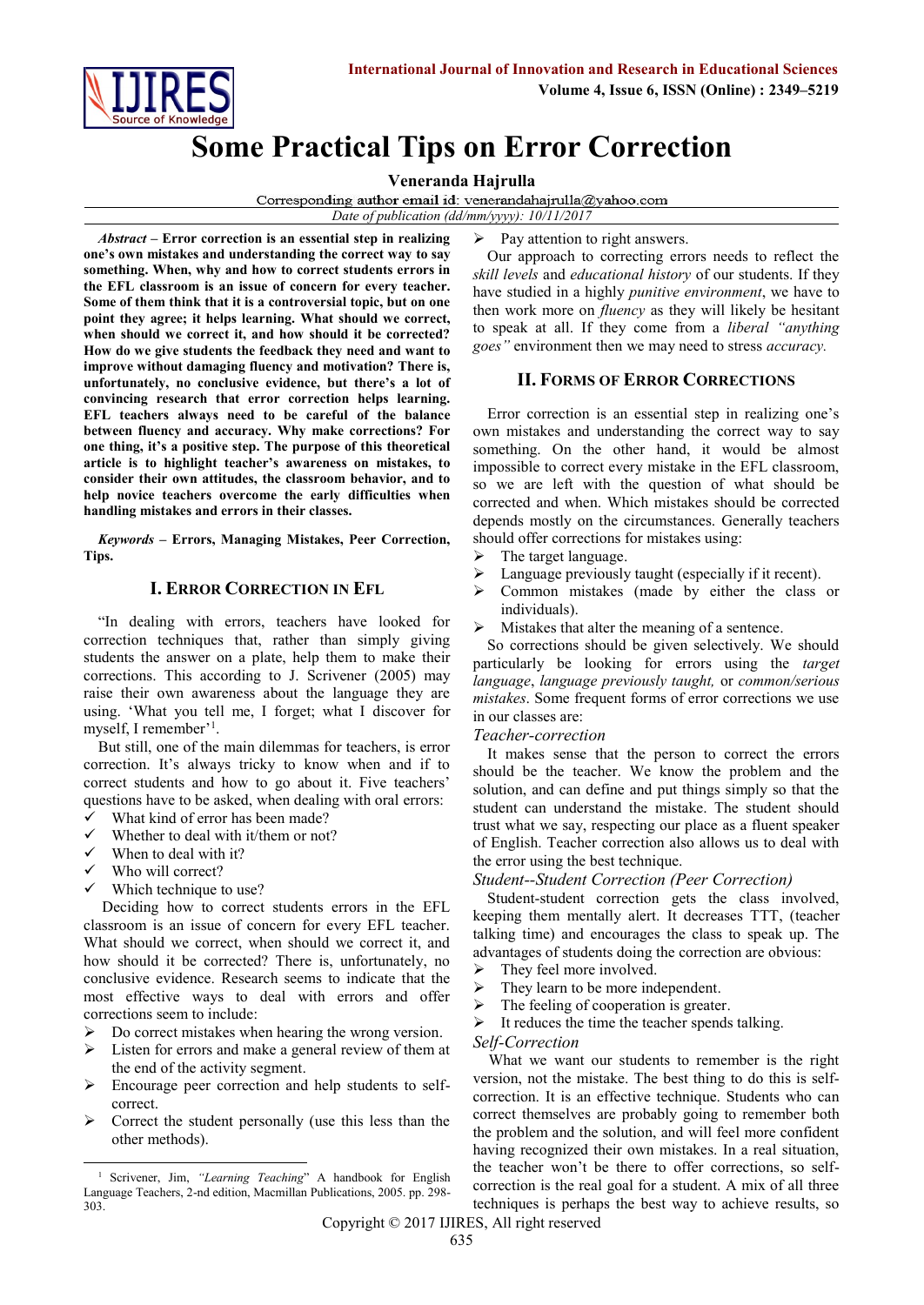

we must try to vary our methods.

*Correct (Time and Again) During Speech*

As mentor teachers we advise our students (*who will start their teaching carrier*) never to interrupt students when they are in the middle of speaking in a communication activity. It is inappropriate, may disturb the communicative flow of speaking, and distract them. But on the other hand, letting an error to pass by, without being noticed, or corrected, may contribute to the formation of wrong patterns. It would be difficult for them in the future to get and fix the correct pattern. So there is no *'always'* or *'never'* here, there are cases when it should be done. It's one of those quick decisions that teachers make up, all the time, in their classes. What really helps here is *experience* and *being aware* of the *students' own preferences.* It is needed to talk to our students about error correction and to find out from them how they like to be corrected. Often students have clear ideas about how they would like us to correct them.

#### *Draw Attention to Correct Answers*

Normally, it doesn't occur to teachers to comment on what is correct in students productions. *"But it's a good learning opportunity. It looks like providing error correction without the error,*  $2$ <sup>3</sup> (Ur, 2016) just paying attention to appropriate language. Sometimes it is really effective to use students' own productions (*written or spoken*) as a teaching aid for new language, or as a basis for reinforcement. Students respond positively to this and 'notice' the item well.

# **III. EFFECTIVENESS OF ERROR CORRECTION**

For error correction to be effective, learners need to know that they are being corrected. The teacher, however, may not want to interrupt a task to correct a student if the error is not negatively affecting communication or completion of the task. One common solution is to make note of errors and then later in class put those errors up on the board.

A slight variation on this that we have found to be an improvement is, to put the errors and corrections on to a Power Point slide while the students are doing something else. Then when it's time to review the mistakes bring them up one at a time on the board and ask students for corrections. Getting students to think about what the mistake is rather than just giving them the answer results in more thinking and stronger learning. Students are actively involved in the error correction. At one end of the spectrum are teachers who will correct every single error the student makes. This can have negative results: we might end in either being a *heavy corrector* or *a non corrector:*

*The Problems of the Heavy Corrector:*

- Students may feel intimidated and stop speaking for fear of being corrected in front of the class.
- It can interrupt the flow of speech and break a student's thought or concentration.
- Lack of independent thought the students' linguistic

brains work along pre-set lines. They tend to come up with fixed phrases and are unable to make new and original language.

- $\triangleright$  Tension-students are worried about making mistakes.
- > Lack of "space" the student's creativity is stifled, because accuracy is valued much more highly than fluency or imagination.
- *The Problems of the Non-Corrector:*

At the other end of the spectrum are teachers who do not correct any mistakes but again this can have negative results:

- $\triangleright$  Students do not realise they are making mistakes and believe they are error-free.
- $\triangleright$  Students-anxiety students begin to wonder if the teacher knows what s/he is doing.
- > Complaints a. students often complain about being corrected too little (they rarely complain openly about being corrected too much) Sometimes they go to the teacher to complain, but at other times to people above the teacher.
- $\triangleright$  Complaints b. parents and school authorities are often unhappy about a non correcting teacher, especially when the teacher is preparing the students for an exam. (Exams are often accuracy-based.)
- > Image others tend to think you are lazy, irresponsible or incompetent. (Bartram & Walton, 2000).

*How Can we Cope with these Problems?*

If you are an *"over-corrector":*

- Correct less!
- **Correct at specific points of your lesson.**
- Give your students more room.
- Correct better-use a better/different technique.
- If you are an *"non-corrector":*
- Be prepared to do more public 'relations'.
- Take students into your confidence.
- Be prepared to compromise sometimes.

Teachers can, of course, adopt a middle way. Here they might correct:

- When the student needs correction in order to continue.
- $\triangleright$  When the meaning of what the student says is uncertain.
- $\triangleright$  When several students make the same mistake.

From my personal experience, I would suggest the following table to novice teachers to help them *structure a map* (in their lesson plan) about error correction:



**.** 

<sup>2</sup> Penny Ur's 100 Teaching Tips ( 2016)